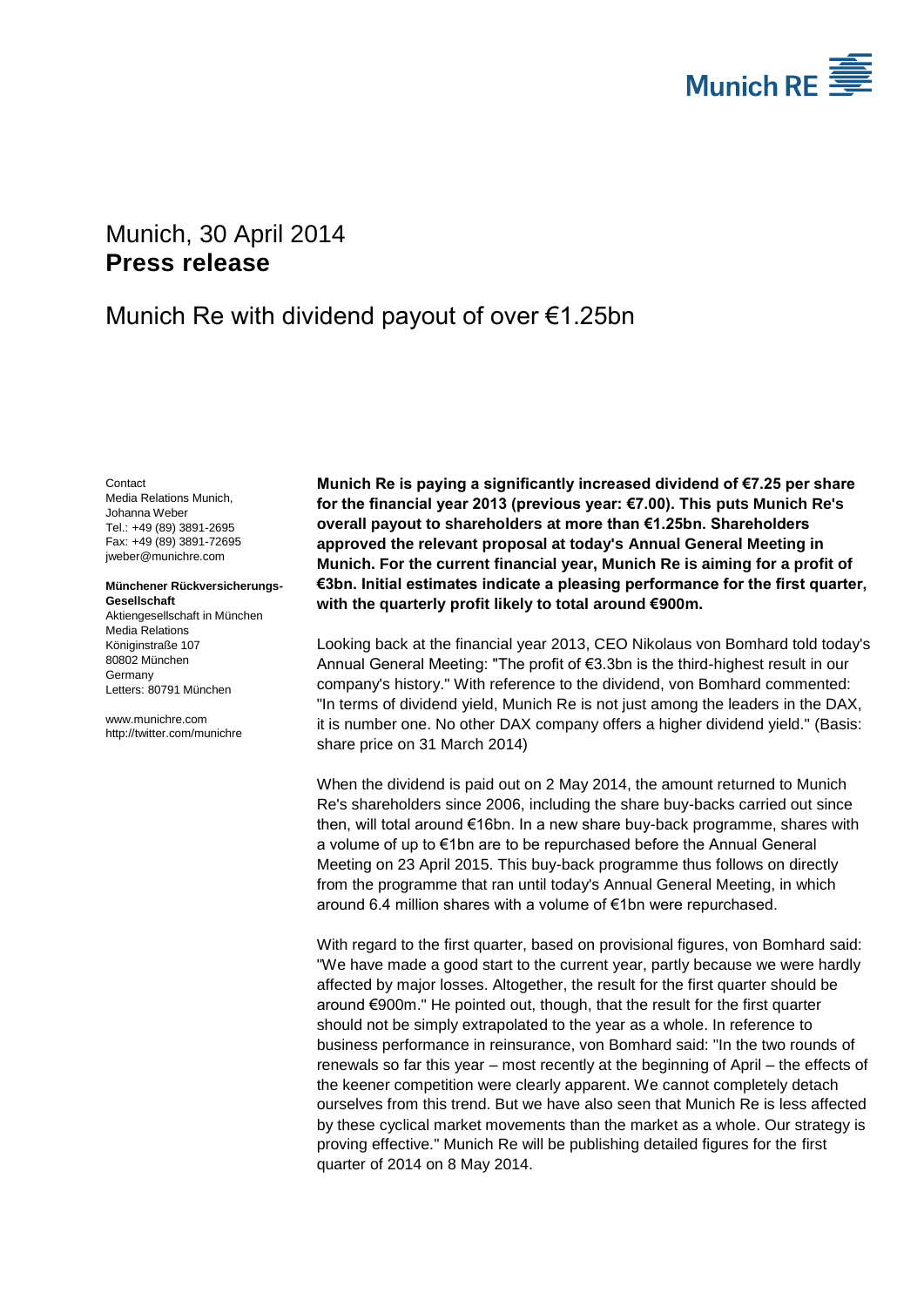

30 April 2014 **Press release** Page 2/3

Von Bomhard repeated that Munich Re is aiming for a profit of €3bn in 2014: "This target is definitely ambitious, given the prospect that the return on our investments will fall further and our tax burden will revert to normal. But the target is achievable based on the quality and profitability of our core business." Referring to the further business prospects, he said: "As a risk carrier, we certainly don't need to worry about the world running out of risks: globalised and closely linked economies, complex technologies, demographic changes and natural hazards result in strong demand for insurance cover. These are being constantly joined by new risks, such as reputational risks and cyber risks, for which we have developed and will continue to develop solutions for our clients. Innovations are key – if not the key – to profitable growth. We aim to exploit our Group's innovation capacity even more strongly in the future."

## **Elections to the Supervisory Board**

The shareholders at the Annual General Meeting today elected Ursula Gather and Gerd Häusler as new members of the Supervisory Board. The following members were re-elected: Ann-Kristin Achleitner, Benita Ferrero-Waldner, Peter Gruss, Henning Kagermann, Wolfgang Mayrhuber, Bernd Pischetsrieder, Anton van Rossum and Ron Sommer.

At its subsequent constituent meeting, the Supervisory Board elected Bernd Pischetsrieder as its Chairman and Marco Nörenberg (employee representative) as his deputy.

The Supervisory Board's term of office runs until the end of the Annual General Meeting in 2019.

### **Other resolutions adopted at the Annual General Meeting**

The AGM adopted all the motions by large majorities. These included the following:

- Payment of a dividend of €7.25 per share for 2013 (2012: €7.00). Overall dividend payout of €1.254bn (1.255bn).
- Re-approval of the remuneration system for the members of the Board of Management, last adjusted with effect from 1 January 2013, and approval of the actions of the Board of Management and the Supervisory Board.
- The authorisation to buy back shares up to a total amount of 10% of the share capital (also using derivatives). The authorisation granted in 2011 had been substantially exhausted by the share buy-back programme launched in November 2013, so has now been replaced. The resolution adopted also included the option to exclude subscription and tender rights.
- Approval of seven agreements amending existing profit transfer agreements, the adjustment of which was required by a change in the German Corporate Income Tax Act (KStG).

All voting results are available at www.munichre.com/agm. Shareholders can obtain regularly updated information on Munich Re via the Group's shareholder portal.